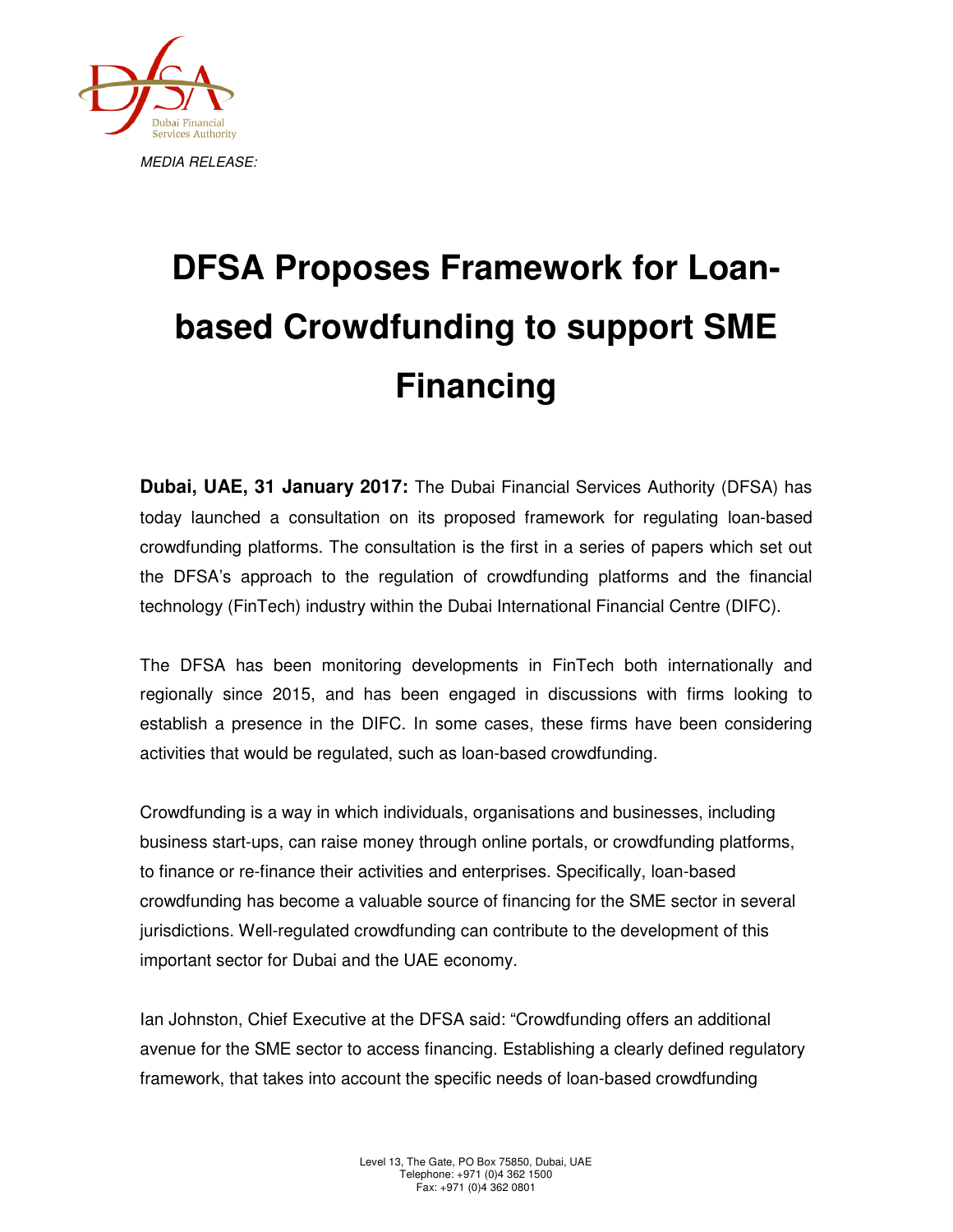

operators, supports the sustainable development of this important funding source for SMEs."

The key proposals in the consultation paper include:

- A tailored regime specifically designed for loan-based crowdfunding platform operators.
- Minimum standards for systems and controls.
- Operational transparency and adequate disclosure to all participants borrowers and lenders - on the platform.
- Suitable checks on platform participants (borrowers and lenders).
- Appropriate safeguarding and segregation of client money.
- The development of business cessation plans.
- Enabling the transfer of rights or obligations under a loan agreement between lenders.

The consultation is part of the DFSA's contribution to creating an infrastructure that fosters innovation. It aligns with the UAE's National Innovation Strategy, promoted by His Highness Sheikh Mohammed bin Rashid Al Maktoum, Vice President and Prime Minister of the UAE, and Ruler of Dubai, to create an innovation-friendly ecosystem.

The initiative follows the launch of DIFC's FinTech Hive Accelerator programme earlier this month. The programme provides a platform for financial services and technology firms to build solutions for the financial sector.

The consultation paper can be accessed by the following link: http://dfsa.complinet.com/en/display/display\_main.html?rbid=1547&element\_id=23297

**- Ends -**

**For further information please contact:**  Corporate Communications Dubai Financial Services Authority Level 13, The Gate, West Wing Dubai, UAE Tel: +971 (0)4 362 1613